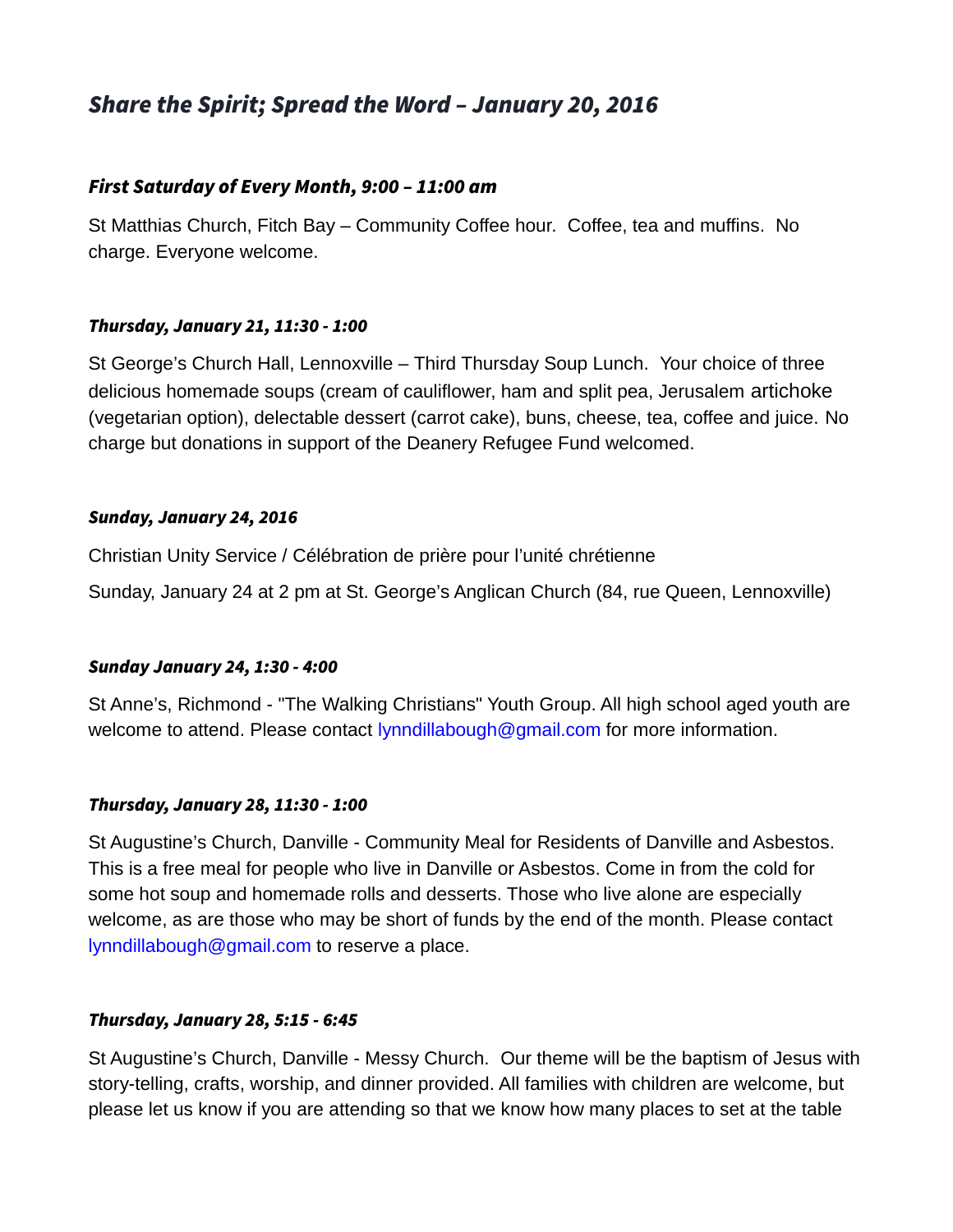and how much food to prepare. For more information about Messy Church, please contac[tlynndillabough@gmail.com](mailto:lynndillabough@gmail.com)

#### Sunday, January 31, 10:30 am

St George's Church, Lennoxville – Fifth Sunday Deanery Service.

# Sunday, January 31, 2 pm

St Paul's United Church, 221 rue des Pins. Ecumenical Christian Unity Service

## Wednesday, February 3, 5:15 - 6:45

St Paul's Church, Bury - Messy Church. Our theme will be the baptism of Jesus with storytelling, crafts, worship, and dinner provided. All families with children are welcome, but please let us know if you are attending so that we know how many places to set at the table and how much food to prepare. For more information about Messy Church, please contact [lynndillabough@gmail.com](mailto:lynndillabough@gmail.com)

## Sunday, February 7, 4 pm

St George's Church, Lennoxville – Service of sung evensong with the Bishop-Elect Bruce Myers preaching. Wine and cheese reception to follow.

## Tuesday, February 9, 5 pm

St Stephen's Church, Coaticook - Annual Shrove Tuesday Pancake Supper will be held on February 9th, 5pm at the Coaticook Golf Club. Freewill donation. For information please contact Lauraine Denis at [819 849 7196](tel:819%20849%207196)

## Saturday, February13, 11:30 - 1:00

St Anne's Church, Richmond - Valentine Luncheon. Come and celebrate Valentine's Day with our annual luncheon. \$10 for adults and \$5 for children. There will be a bazaar table as well as door prizes and a raffle. We would love to see you! Please contact [lynndillabough@gmail.com](mailto:lynndillabough@gmail.com) if you have any questions.